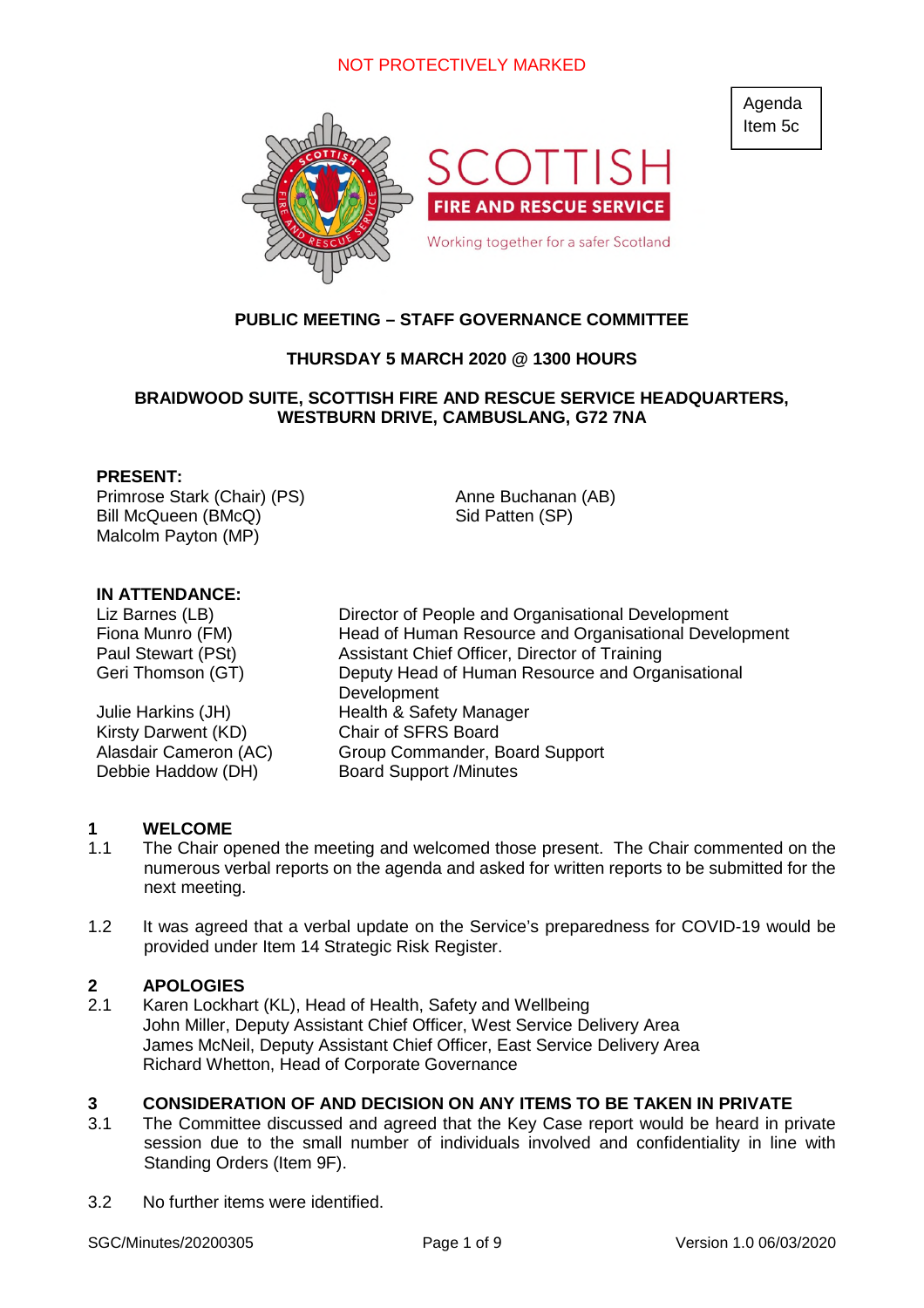#### **4 DECLARATION OF INTERESTS**

4.1 None.

#### **5 MINUTES OF PREVIOUS MEETING: 5 DECEMBER 2019**

- 5.1 The minutes were approved as an accurate record.
- 5.2 **The minutes of the meeting held on 5 December 2019 were approved as a true record of the meeting.**

#### **5.3 Matters Arising**

5.3.1 There were no matters arising.

#### **6 ACTION LOG**

6.1 The Committee considered the action log and noted the updates. It was agreed that the due date for Action 8.8.2 Respiratory Protective Equipment (December 2018) would be extended to June 2020.

#### **7 POD PROGRESS & PERFORMANCE REPORT - QUARTER 3 2019/20**

- 7.1 The Committee welcomed the revised format of the report and noted that further changes were anticipated due to organisational restructuring.
- 7.2 FM presented the Committee with the POD Progress and Performance Report Quarter 3, highlighting the following POD key areas:
	- Staff Retirement Data Work undertaken with SPPA and Finance to more accurately profile potential retirements, including those impacted by legal change in status relating to the old pension scheme, and to improve forward planning ie recruitment.
	- Positive Action Strategy launched during March 2020. A calendar of events such as LGBT History Month to be produced and events publicised.
	- Evaluation of Career Ready Programme report drafted and would be brought to the next Committee meeting (June 2020).
	- Leadership Development Conference held in November 2019, Executive Development and Leadership for Change programmes were progressing. All nominees would be placed on the Leadership for Change programme. The purpose of the Leadership for Change programme was outlined and it was noted that the programme was for all middle/strategic managers across all staff groups and directorates.
	- Negotiations of RDS Standardisation Hopeful to progress to RAP by the end of the month.
	- Employee Recognition Scheme had been positively received at the Employee Partnership Forum.
	- Wellbeing and Managing Attendance No significant change to absence levels but acknowledged the increased absence due to psychological condition. Further manual analysis on the circumstances for these absences ie work or non-work related to be carried out. Comparison with other blue light services, organisations to be considered
	- Vaccination project plan and dossier was being developed for this new major project.
	- Training Review Board convened and agreed Terms of Reference and Instructors' Terms and Conditions discussed with an anticipated 12 month implementation phase. Verbal update on progress and arising risks/issues to be brought back to next meeting (June 2020).
- 7.3 The Committee noted the positive improvements in Fitness Assessments figures, Post Incident support arrangements and reduction in waiting times for health and wellbeing.
- 7.4 JH highlighting the following Health and Safety key areas:
	- Annual Plan was 37% complete at the end of Q3 which was a 20% improvement on the previous year. Further engagement was planned in the East and West Service Delivery areas. Changes in DACO level and increased focused at management level will improve the situation.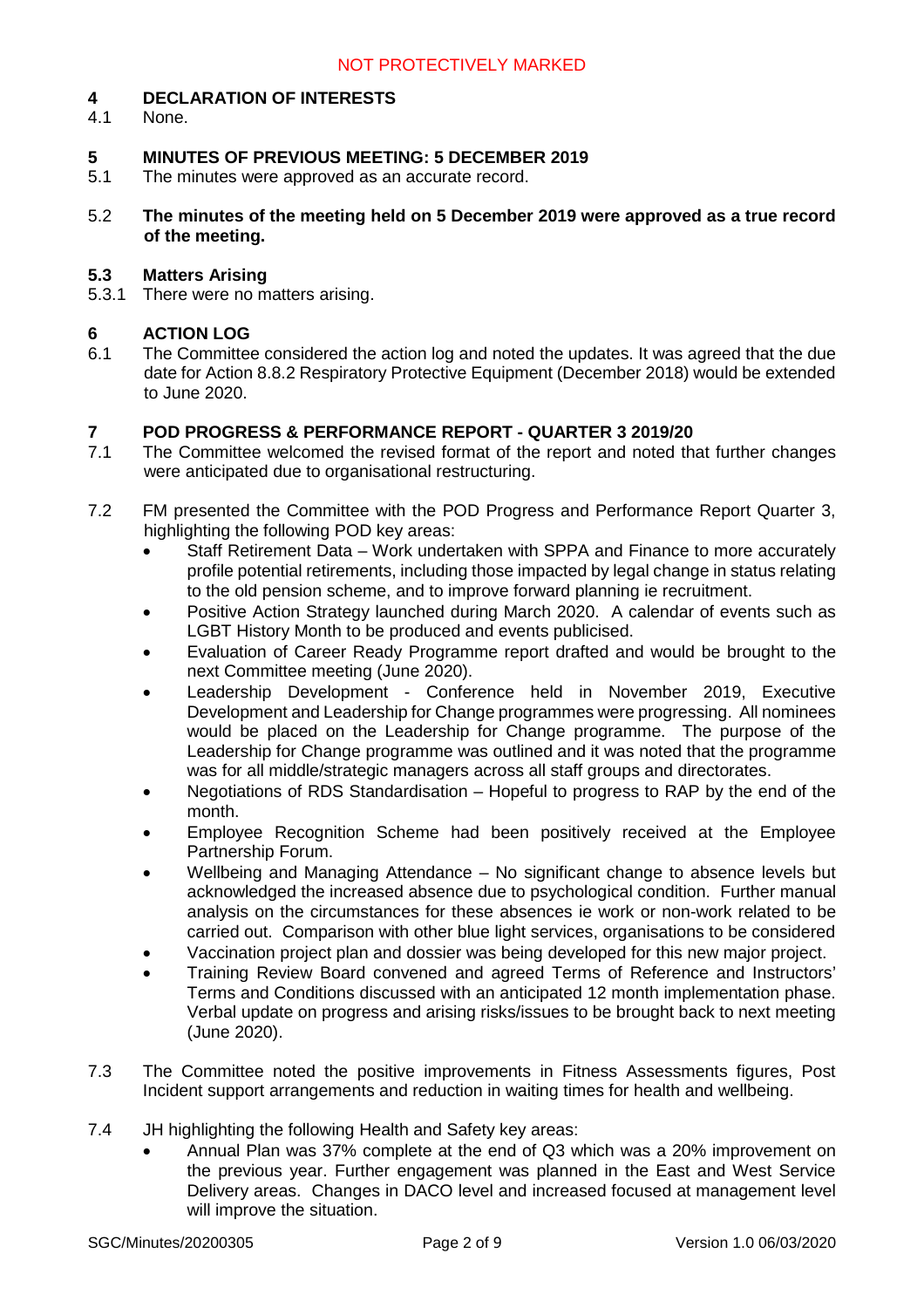- Reduction of 9% in all Health and Safety events in Q3.
- 7.5 The Committee commented on the changes to the Employment and Criminal Conviction Policy in relation to PVG checks and asked whether the implications of this change were known yet. FM noted that the change was required for some roles within the organisation and the policy detailed the steps taken by the Service, if required. There had been no issues to date, however, the overall administration process was slow. All new trainees were automatically being PVG checked.
- 7.6 FM stated that the Service recognise the levels and reasons for absence within Operations Control and work was ongoing to address this including visits by health and wellbeing teams. Operations Control have a representative on the Mental Health Board. GT noted the challenges with ICT systems to quickly interrogate data to identify staff groups/locations. Additional reporting mechanisms were being looked at to help speed up the process.
- 7.7 The Committee commented on the waste of time/resources in relation to the cancellation or non-attendance at medicals being due to annual leave and training.
- 7.8 JH explained the reason for the delay in the roll out of Think Act Stay Safe modules and it was anticipated that initial module would be available on 1 April 2020. The Committee commented on the reoccurring ICT issues which impact on all areas. The Committee wanted this reinforced back to Senior Management that attention was required to enforce all health and safety aspects.
- 7.9 It was agreed that a spotlight on RDS, including turnover rate, retirements profile, current situation, etc would be presented at the next meeting (June 2020).
- 7.10 The Committee noted their disappointment that operational colleagues were not in attendance at this meeting but understood that this was due to the escalation of COVID 19 emerging issues.
- 7.11 The Committee agreed to raise further issues later in the meeting once ACO Paul Stewart was in attendance

#### **9 WORKFORCE PLANNING**

#### 9.2 **Recruitment and Selection Project Update**

- 9.2.1 FM presented a report updating the Committee on the progress being made within the Recruitment and Selection (R&S) project. The following key areas were highlighted:
	- Review of recruitment lifecycle to consider current processes with a view to improve and streamline.
	- Review of RDS arrangements.
	- Review of admin and assessments for ongoing promotion and transfer processes.
	- Work ongoing with Communications to information out to all staff groups.

#### 9.2.2 **The Committee noted the report.**

*(LB and PSt joined the meeting at 1415 hrs)*

#### 9.3 **Balancing the Workforce Profile Action Plan**

- 9.3.1 FM presented a report to the Committee providing an update on progress against the Workforce Profile Action Plan and recent refresh/updates to same. The following key areas were highlighted:
	- Evaluation of Career Ready Pilot undertaken.
	- Modern Apprenticeship progressing well noting a further 2 potential opportunities within the Service. New SVQ Co-ordinator recruited to help administer and streamline the process.
	- Continuing to progress Positive Action.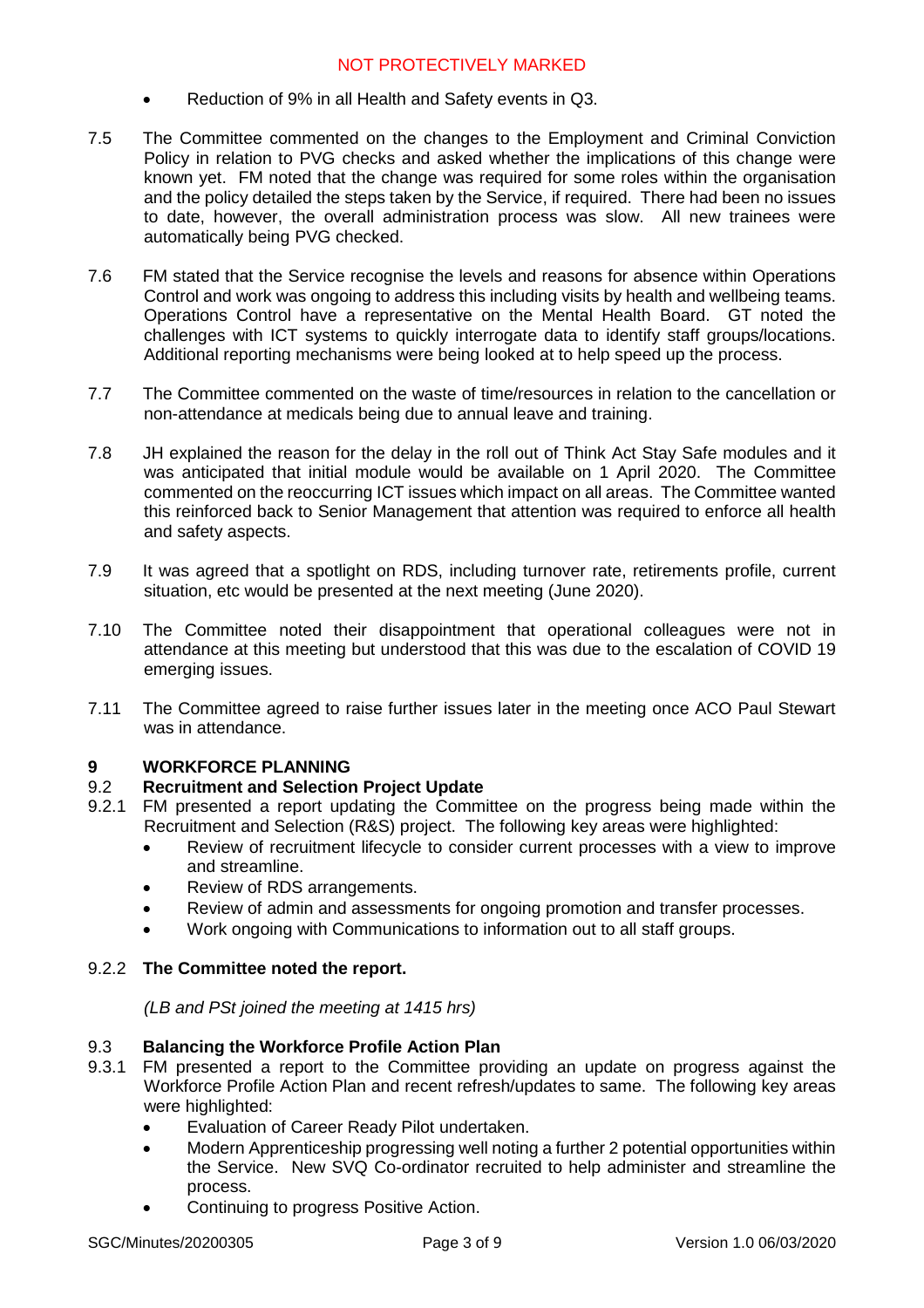9.3.2 FM confirmed that information was being gathered on retention of modern apprentices and outcomes of positive action campaigns.

#### 9.3.3 **The Committee noted the report.**

# 9.1 **POD Restructure – Organisational Chart for POD/Other Directorates**<br>9.1.1 LB informed the Committee that the new Head of POD. Scott Semple. wor

LB informed the Committee that the new Head of POD, Scott Semple, would take up his role in March 2020. Thereafter, a full review of the POD Directorate would be undertaken and a new organisation chart would be circulated when available.

**ACTION: LB**

#### 9.1.2 **The Committee noted the verbal update.**

#### **7 POD PROGRESS & PERFORMANCE REPORT - QUARTER 3 2019/20 (Continued)**

- 7.12 The Committee noted their degree of disquiet in relation to competencies profile within the report and level of mandatory/standard training modules which does not tie in with narrative earlier in the report. The Committee asked whether they could have confidence with the overall figures in relation to core competence.
- 7.13 PSt advised that the challenges with RDS and Volunteers have been picked up in the Training Review report and HMFSI report. He further noted the issues with time allocated for training, inconsistency in reporting methodology and inconsistencies in systems in terms of what training was actually required for RDS which leads to incomplete/inaccurate data. The People, Training and Asset Systems Group are currently looking at this area. Similar issues have also been identified for standard and enhanced module which were based on risk profiling. The Committee suggested that some explanatory narrative be included in future reports.
- 7.14 PSt informed the Committee of the challenges to fill training courses for RDS personnel due to a number of reasons, however, there was a need to understand the systems/processes required to provide a wider holistic appraisal.
- 7.15 The Committee reiterated their request for a spotlight on the current issues with RDS to better inform the Committee, highlight mitigation actions and also to potentially feed recommendations into the SMDP project and TED Review.

#### 7.16 **The Committee noted the report.**

#### **8 PROGRESS UPDATE: OPERATIONAL TRAINING REVIEW PROJECT**

- 8.1 PS requested that a written report be presented at future meetings.
- 8.2 PSt gave a verbal report to the Committee providing an update on the action taken to progress the recommendations contained within the Operational Training Review report and highlighted the following key areas:
	- Inaugural meeting of the Training Continuous Improvement Board was held on 24 January 2020 with the main business being to draft the Terms of Reference.
	- The next meeting of the Board (6 March 2020) would look to define the areas of priority/quick wins, identifying requirements around major projects and robust governance arrangements. Action plan to be developed to capture this information.
	- Business case for dedicated Programme Manager has been prepared and submitted to Strategic Leadership Team for approval.
	- Timescale: 3-5 year plan in some areas due to complexities in the implementation phase.
- 8.3 The Committee acknowledged the complexities involved and requested information on the 3 strands along with some context of urgency/quick wins.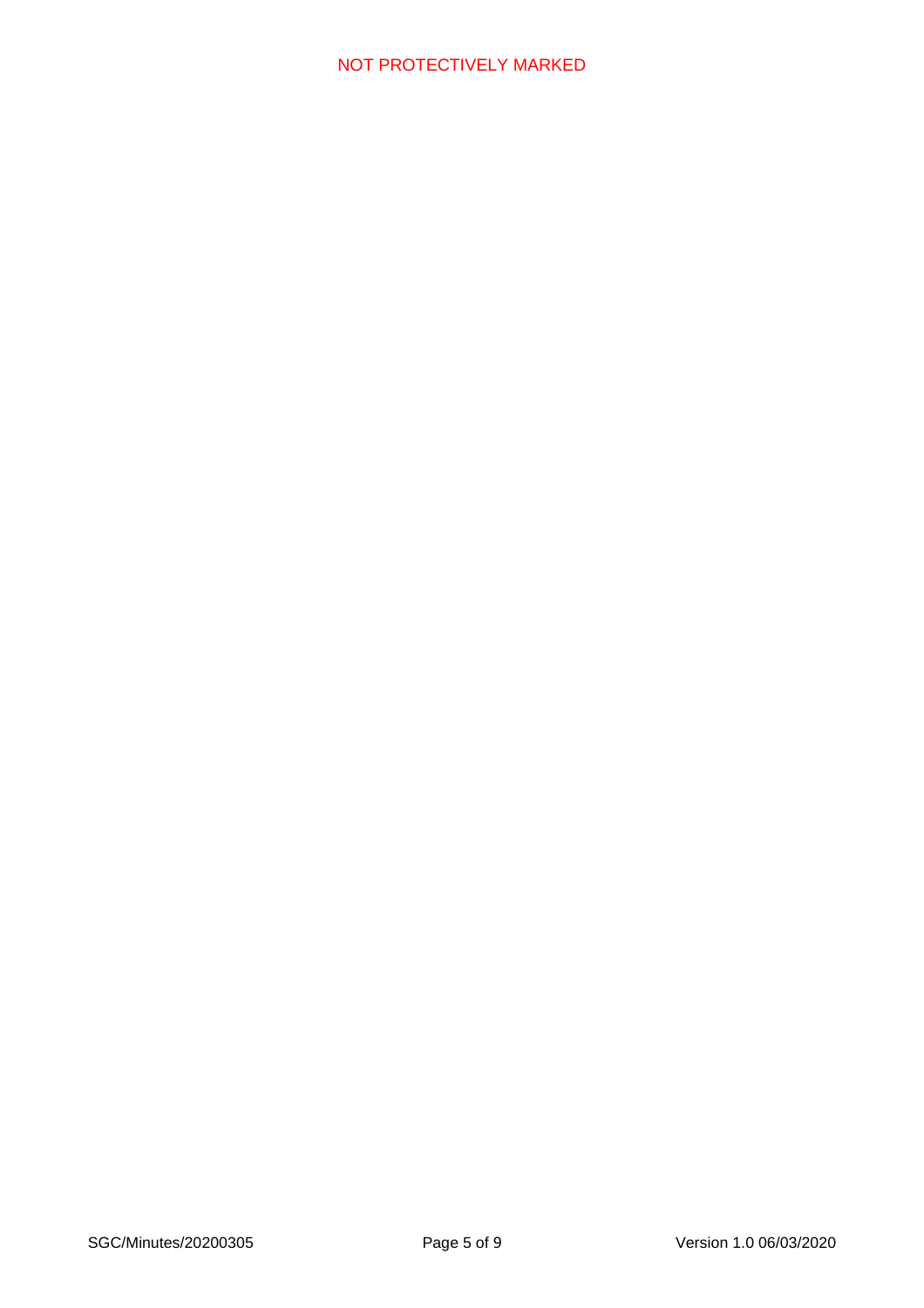8.4 The Committee asked whether benefit analysis would be undertaken and where this would be scrutinised. PSt indicated that it was essential to understand what the changes were and the reasons for the change. He gave an example of changes to RDS training requirements, and the potential benefits can be measured ie reduced hours/increase training.

#### 8.5 **The Committee noted the verbal report.**

*(The meeting broke at 1445 hr and reconvened at 1455 hrs)*

#### **10 PAY, REVIEW AND BENEFITS**

#### 10.1 **Detached Duty Policy Update**

- 10.1.1 FM a verbal update to the Committee and highlighted the following key areas:
	- Policy implemented in January 2020 resulting in an increased movement of staff.
	- No negative feedback has been reported.
	- Interim review scheduled for October 2020 and update on analysis to be brought back to the Committee.

#### 10.1.2 **The Committee noted the verbal report.**

#### 10.2 **Employee Recognition Scheme**

- 10.2.1 FM presented a report to the Committee providing an update on the planned implementation of the SFRS Employee Recognition Scheme and highlighted the following key areas:
	- Results from Staff Survey and various informal recognitions of staff.
	- Continue to monitor new scheme and noted that further options could be considered going forward.
	- Initial funding available through savings generated from Edenred UK.

#### 10.2.2 **The Committee noted the report.**

#### **11 EMPLOYEE RELATIONS AND ENGAGEMENT**

#### 11.1 **Update from Employee Partnership Forum (EPF)**

- 11.1.1 FM advised the EPF held a meeting on 20 February 2020 and highlighted the following key areas:
	- Board Member Anne Buchanan has taken over the role as Chair.
	- Updates on Staff Survey, Positive Action, Mental Health Strategy, Recruitment and Selection project, Stonewall Equality Index, Staff Recognition scheme, Workforce Programme and Review of Training Standards.
	- Issues raised by Fire Brigade Union included Firefighter Control trainee to development rate of pay, Wholetime Firefighter development to competent rate of pay and issues relating to the MOU Rapid Relief Team.
	- Process for escalating issues to the Partnership Advisory Group to be reviewed.
	- Restructuring of future agendas.

#### 11.1.2 **The Committee noted the verbal report.**

#### 11.2 **Update from Partnership Advisory Group (PAG)**

- 12.2.1 LB advised the PAG held a meeting on 4 March 2020 and highlighted the following key areas:
	- Similar issues raised at previous EPF.
	- Agreement to firm up procedures to allow due diligence and appropriate governance.
	- Terms of reference to be reviewed.

#### 11.2.2 **The Committee noted the verbal report.**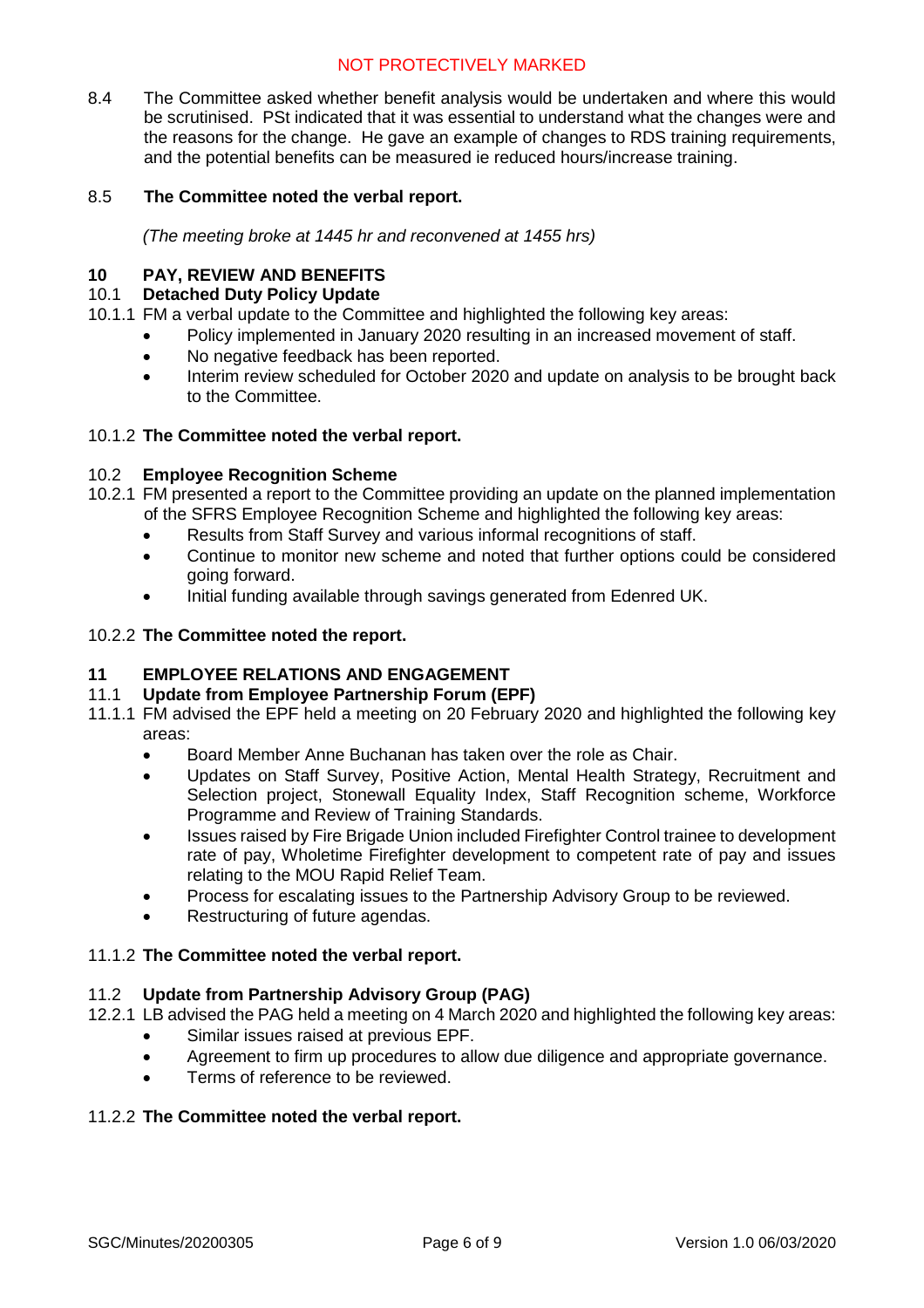#### **12 HEALTH AND WELLBEING**

#### 12.1 **Draft SFRS Mental Health Strategy Update**

12.1.1 LB advised the Committee that the Draft SFRS Mental Health Strategy would be presented to the Strategy Leadership Team (11 March 2020) for approval. The Strategy outlines the principles on what the Service wishes to achieve and the next steps on how to achieve them. The Mental Health Board have met and provided feedback on the strategy. The Rivers Centre has also provided external scrutiny on the strategy.

#### 12.1.2 **The Committee noted the verbal update.**

#### 12.2 **The Lifelines Scotland Proposal Update**

- 12.2.1 GT provided a verbal update on the Lifelines Scotland Proposal, highlighting the following key areas:
	- Discussions ongoing with Rivers Centre, however formal governance procedures were being put in place.
	- Brief background information on the establishment of Lifelines Scotland and the recent extension to include emergency services.
	- SFRS funding has been received from the Firefighters Charity
	- Project launched summer 2019 with Gill Morton, taking up the position of Project Lead towards the end of 2019.
	- Discussions held on what the project would deliver, development of the project plan, delivery within individual services whilst ensuring consistent approach across all Services and the implementation within development pathways ie induction, supervisory/middle manager, retirement.
	- Project Initiation document to be submitted to the Mental Health Board (April 2020) and feedback would then be taken to the Reform Collaboration Group.

#### 12.2.2 **The Committee noted the verbal update.**

*(GT left the meeting at 1515 hrs)*

#### **13 REVIEW OF COMMITTEE TERMS OF REFERENCE**

- 13.1 AC presented the revised Committee Terms of Reference, noting the amendments were made to the following sections: Membership, Responsibilities and Appendix 1. It was noted that further amendments would be required due to the revised Strategic Leadership Team structure.
- 13.2 The Committee commented on the term "*advisory capacity*" under the Responsibilities sections (2<sup>nd</sup> bulletpoint) be reconsidered.

#### 13.2 **The Committee recommended the review Terms of Reference, pending further amendment, for approval to the Board.**

#### **14 STRATEGIC RISK REGISTER**

- 14.1 LB presented the risk register, which had been refined and aligned to the strategic priorities. She advised that further refinement was ongoing to reduce the overall number of Corporate (strategic) risks and expand the Directorate risks.
- 14.1.1 The Committee noted their continuing disquiet relating to the lack of progress on the Health and Safety Plans within the organisation.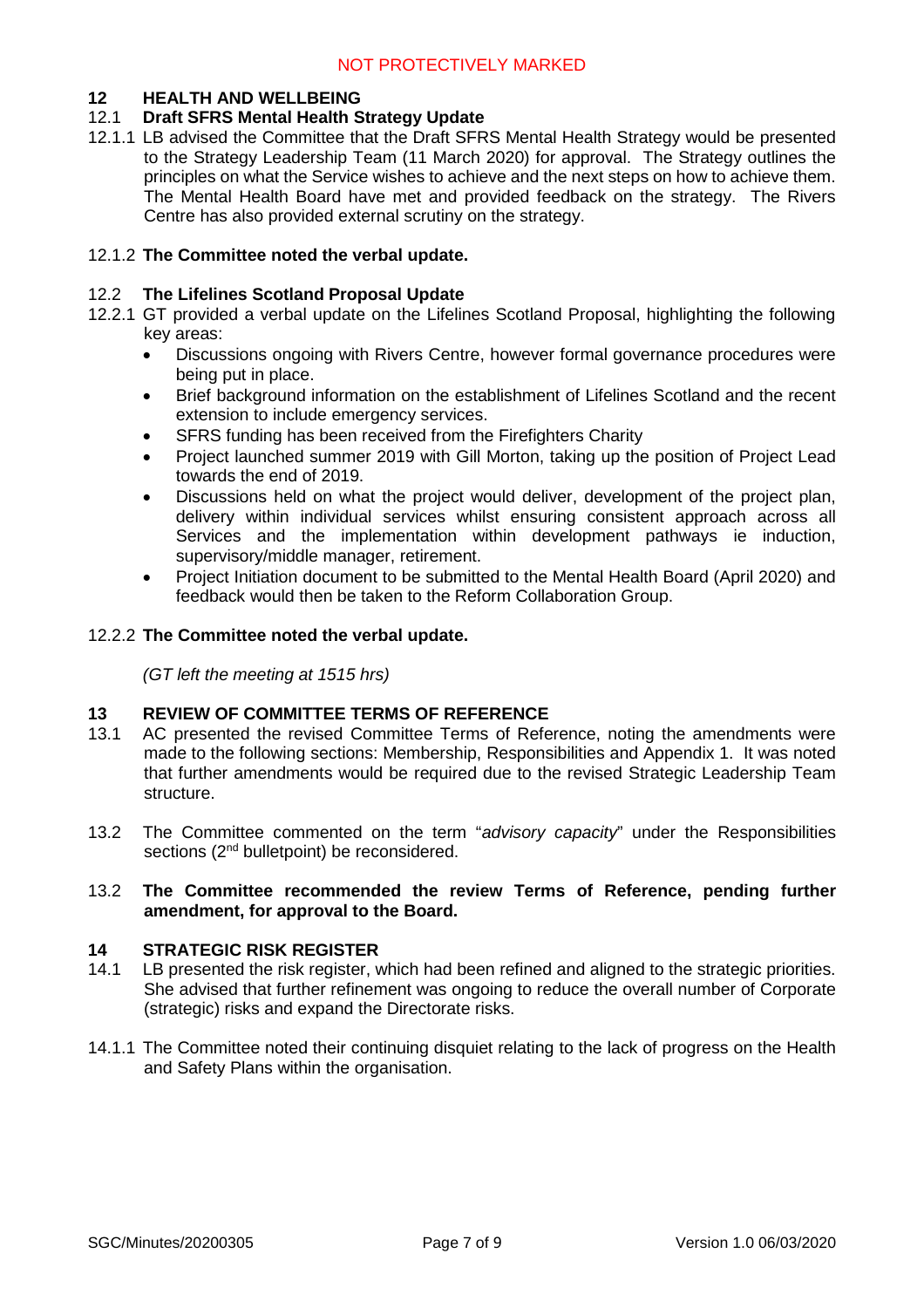#### 14.2 **COVID-19 Update**

- 14.2.1 LB informed the Committee that Response and Resilience were leading on this risk and were expanding the current corporate risk to include COVID-19. The following key points were noted:
	- The existing continuity plan for pandemic flu was being reviewed and updated.
	- Senior Management Team stood up to gather information and review business continuity plans.
	- Tactical group convened to consider actions, practical implications, key staff group, etc
	- Communications issued to staff and managers.
	- Measures in place to track individual's self-isolating and follow up processes. Cognisance to be taken on child care implications, existing known underlying health issues, etc. Linking with Health and Wellbeing to ensure contact is maintained throughout the isolation period.
	- Normal procedures for booking sick/absent remain in place, however additional information would require to be gathered (as per Manager's communication).
	- The continuity plan also considers the impact on all areas of work including non-critical areas such as Home Fire Safety Visits.
	- Implications should the official classification change from *Containment* to *Delay*.
- 14.2.2 It was confirmed that should self-isolation be advised all staff will continue to receive payment.

#### 14.3 **The Committee noted the report and verbal report.**

#### **15 FORWARD PLANNING**

#### 15.1 **POD Policy Review Schedule Update**

15.1.1 MC presented the report to the Committee outlining the revised and updated POD Policy Review Schedule which detailed the ongoing work in relation to POD policies and procedures.

#### 15.1.2 **The Committee noted the report.**

#### 15.2 **Committee Forward Plan Review**

- 15.2.1 The following items were identified for the June 2020 meeting:
	- Update on Career Ready Pilot (F Munro)
	- Update on Mental Health Analysis (F Munro/L Barnes
	- Update on RDS Terms and Conditions (F Munro/L Barnes)
	- Spotlight on RDS (F Munro/L Barnes)
- 15.2.2 The following items were identified for the October 2020 meeting:
	- Update on analysis of Detached Duty Policy (F Munro)

#### 15.3 **Items for Consideration at Future IGC, Board and Strategy Meetings**

15.3.1 The following was noted a session on the Retained Duty System would be informative at a future Board Strategy Day, however, it was felt that it would be appropriate to await the outcomes of the DACO John MacDonald's project.

#### **16 REVIEW OF ACTIONS**

16.1 AC confirmed the actions arising during the meeting.

#### **17 DATE OF NEXT MEETING**

- 17.1 The next meeting is scheduled to take place on Thursday 4 June 2020 at 1300 hrs in the Braidwood Suite, SFRS Headquarters, Westburn Drive, Cambuslang, G72 7NA.
- 17.2 There being no further matters to discuss, the public meeting closed at 1535 hrs.